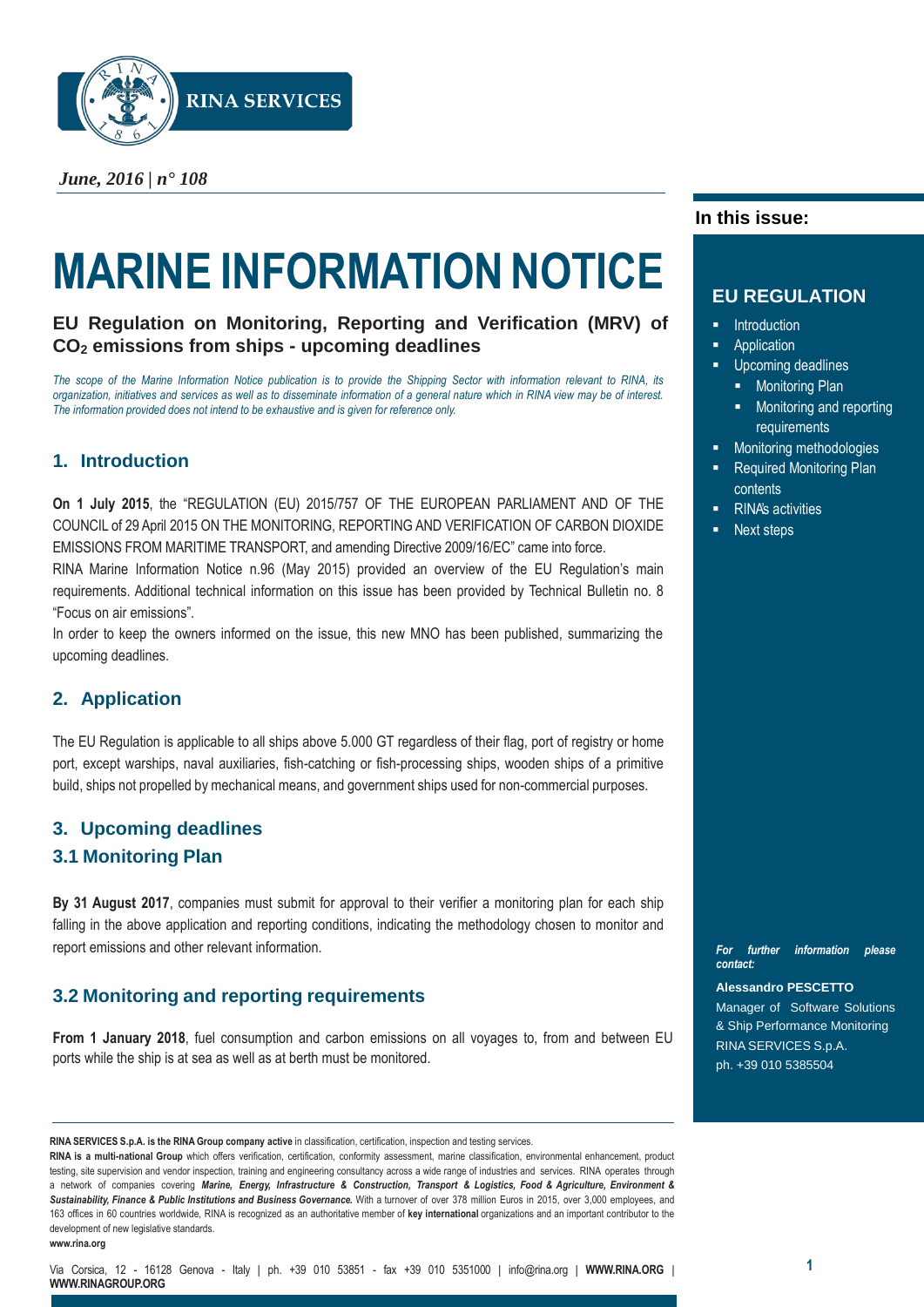

## *June, 2016 | n° 108*

From 2019, by 30 April of each year, companies shall submit to the Commission and to the authorities of the flag States, an emission report concerning the total  $CO<sub>2</sub>$  emissions during the entire reporting period for each ship under their responsibility, which has been verified as satisfactory by a verifier.

Other relevant information such as distance travelled, time spent at sea, details on the cargo carried, transport work and average energy efficiency expressed in fuel consumption or carbon emissions per distance or per transport work are to be monitored and reported.

Data shall be reported per-voyage and on an annual basis as well, exemption to the reporting on per voyage basis is given for those ships which perform more than 300 voyages in a reporting period according to their schedule calling an EU port or departing from an EU port.

## **4. Monitoring methodologies**

Four acceptable fuel consumption monitoring methodologies are applicable:

- 1. Bunker Fuel Delivery Note (BDN) and periodic stock-takes of fuel tanks
- 2. Bunker fuel tank monitoring on board
- 3. Flow meters for applicable combustion processes
- 4. Direct emissions measurements

A combination of these methodologies may be applied on each ship if it results in an improvement in the accuracy of monitoring.

## **5. Required Monitoring Plan contents**

European Commission will issue very soon a standard template that the companies have to use to prepare their Monitoring Plans (one for each ship). The plan will indicate the method chosen to monitor and report  $\mathrm{CO}_2^-$  emissions as well as any other relevant information.

For ships falling under the scope of the Regulation for the first time after 31 August 2017, the company must submit a monitoring plan to its verifier without undue delay and no later than two months after each ship's first call in a port under the jurisdiction of a Member State.

The monitoring plan shall contain at least the following elements:

- 1. the identification and type of the ship, including its name, its IMO identification number, its port of registry or home port, and the name of the ship owner
- 2. the name of the company and the address, telephone and e-mail details of a contact person
- 3. a description of the following CO2 emission sources on board the ship: main engines, auxiliary engines, gas turbines, boilers and inert gas generators, and the fuel types used

**RINA SERVICES S.p.A. is the RINA Group company active** in classification, certification, inspection and testing services.

**RINA is a multi-national Group** which offers verification, certification, conformity assessment, marine classification, environmental enhancement, product testing, site supervision and vendor inspection, training and engineering consultancy across a wide range of industries and services. RINA operates through a network of companies covering *Marine, Energy, Infrastructure & Construction, Transport & Logistics, Food & Agriculture, Environment & Sustainability, Finance & Public Institutions and Business Governance.* With a turnover of over 378 million Euros in 2015, over 3,000 employees, and 163 offices in 60 countries worldwide, RINA is recognized as an authoritative member of **key international** organizations and an important contributor to the development of new legislative standards. **[www.rina.org](http://www.rina.org/)**

Via Corsica, 12 - 16128 Genova - Italy *|* ph. +39 010 53851 - fax +39 010 5351000 *|* [info@rina.org](mailto:info@rina.org) *|* **[WWW.RINA.ORG](http://www.rina.org/)** *|* **[WWW.RINAGROUP.ORG](http://www.rinagroup.org/)**